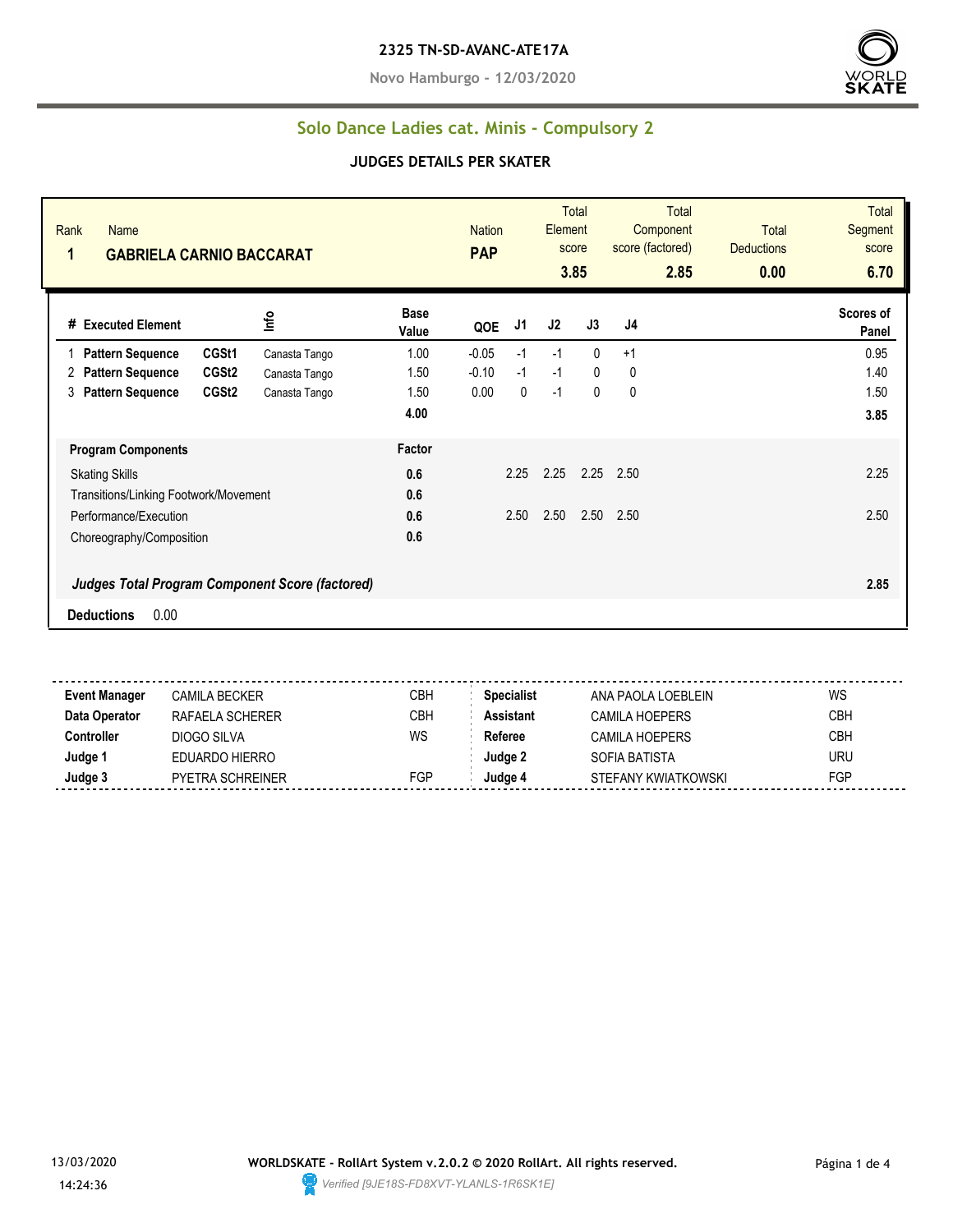# **Solo Dance Ladies cat. Minis - Compulsory 2**

### **JUDGES DETAILS PER SKATER**

| Rank<br><b>Name</b><br>$\overline{2}$<br><b>GABRIELLE GRINGS HAMME</b> |               |                      | <b>Nation</b><br><b>PAP</b> |              | Element | <b>Total</b><br>score<br>3.60 | Total<br>Component<br>score (factored)<br>3.00 | <b>Total</b><br><b>Deductions</b><br>0.00 | <b>Total</b><br><b>Segment</b><br>score<br>6.60 |
|------------------------------------------------------------------------|---------------|----------------------|-----------------------------|--------------|---------|-------------------------------|------------------------------------------------|-------------------------------------------|-------------------------------------------------|
| <b>Executed Element</b><br>#                                           | <u>nfo</u>    | <b>Base</b><br>Value | QOE                         | J1           | J2      | J3                            | J4                                             |                                           | Scores of<br>Panel                              |
| CGSt <sub>2</sub><br><b>Pattern Sequence</b>                           | Canasta Tango | 1.50                 | 0.10                        | $+1$         | $+1$    | $\mathbf{0}$                  | $\mathbf{0}$                                   |                                           | 1.60                                            |
| CGSt1<br><b>Pattern Sequence</b><br>2                                  | Canasta Tango | 1.00                 | 0.00                        | $\mathbf{0}$ | 0       | $\mathbf{0}$                  | 0                                              |                                           | 1.00                                            |
| <b>Pattern Sequence</b><br>CGSt1<br>3                                  | Canasta Tango | 1.00                 | 0.00                        | $+1$         | $-1$    | 0                             | 0                                              |                                           | 1.00                                            |
|                                                                        |               | 3.50                 |                             |              |         |                               |                                                |                                           | 3.60                                            |
| <b>Program Components</b>                                              |               | Factor               |                             |              |         |                               |                                                |                                           |                                                 |
| <b>Skating Skills</b>                                                  |               | 0.6                  |                             | 3.25         | 3.00    | 2.00                          | 2.25                                           |                                           | 2.62                                            |
| Transitions/Linking Footwork/Movement                                  |               | 0.6                  |                             |              |         |                               |                                                |                                           |                                                 |
| Performance/Execution                                                  |               | 0.6                  |                             | 3.50         | 2.50    | 2.00                          | 2.25                                           |                                           | 2.38                                            |
| Choreography/Composition                                               |               | 0.6                  |                             |              |         |                               |                                                |                                           |                                                 |
| <b>Judges Total Program Component Score (factored)</b>                 |               |                      |                             |              |         |                               |                                                |                                           | 3.00                                            |
| 0.00<br><b>Deductions</b>                                              |               |                      |                             |              |         |                               |                                                |                                           |                                                 |

| <b>Event Manager</b> | CAMILA BECKER    | CBH        | <b>Specialist</b> | ANA PAOLA LOEBLEIN  | WS         |
|----------------------|------------------|------------|-------------------|---------------------|------------|
| Data Operator        | RAFAFI A SCHFRFR | CBH        | Assistant         | CAMILA HOFPFRS      | <b>CBH</b> |
| :ontroller           | DIOGO SILVA      | WS         | Referee           | CAMILA HOFPFRS      | CBH        |
| Judge 1              | EDUARDO HIERRO   |            | Judae 2           | SOFIA BATISTA       | <b>URU</b> |
| Judge 3              | PYETRA SCHREINER | <b>FGP</b> | Judae 4           | STEFANY KWIATKOWSKI | FGP        |
|                      |                  |            |                   |                     |            |

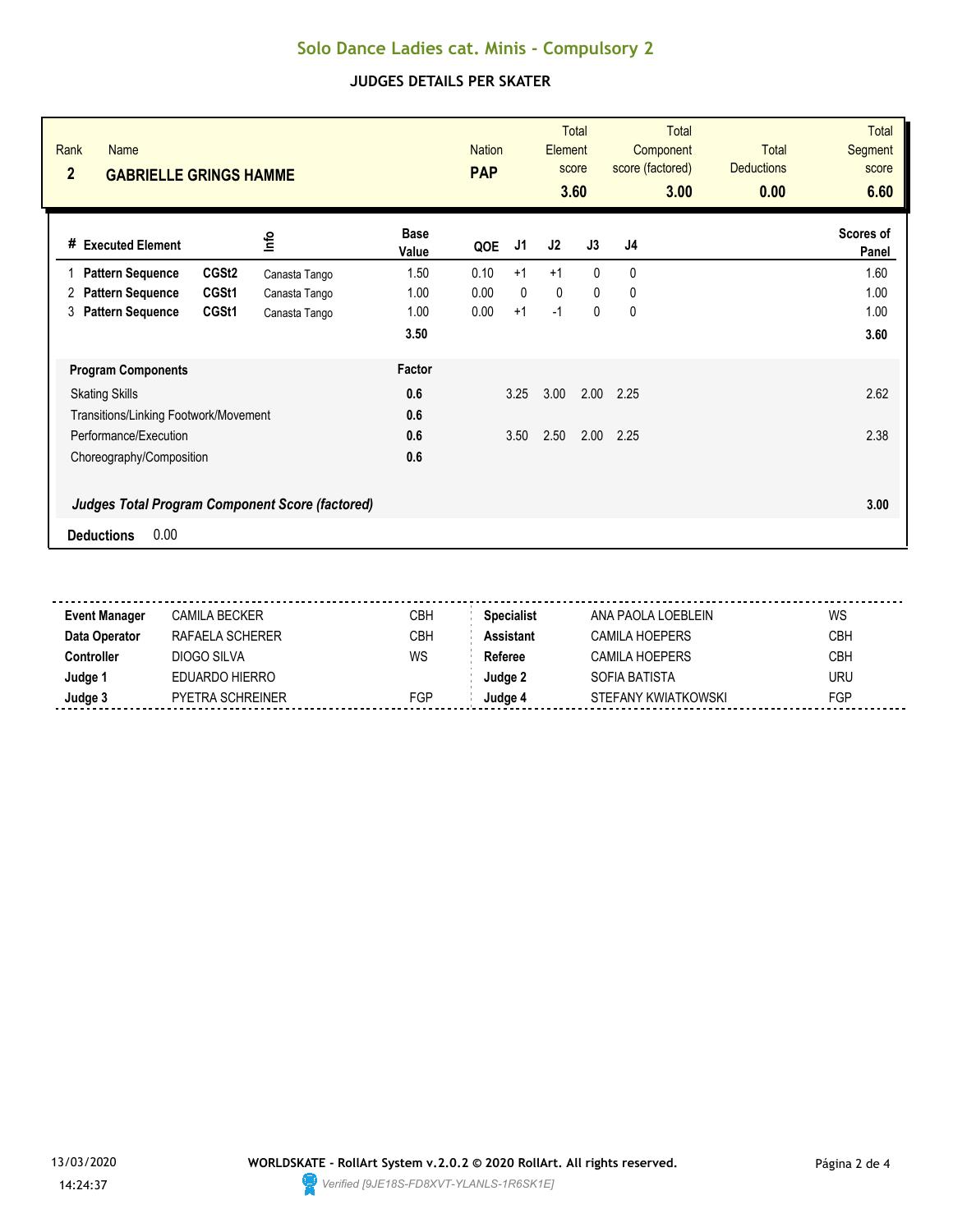## **Solo Dance Ladies cat. Minis - Compulsory 2**

### **JUDGES DETAILS PER SKATER**

| Rank<br><b>Name</b><br>3<br><b>NICOLLE SOARES</b> |               |                      | <b>Nation</b><br><b>PAP</b> |      | Element      | <b>Total</b><br>score<br>2.90 | <b>Total</b><br>Component<br>score (factored)<br>2.62 | <b>Total</b><br><b>Deductions</b><br>0.00 | <b>Total</b><br>Segment<br>score<br>5.52 |
|---------------------------------------------------|---------------|----------------------|-----------------------------|------|--------------|-------------------------------|-------------------------------------------------------|-------------------------------------------|------------------------------------------|
| # Executed Element                                | <b>Info</b>   | <b>Base</b><br>Value | QOE                         | J1   | J2           | J3                            | J <sub>4</sub>                                        |                                           | Scores of<br>Panel                       |
| CGSt1<br><b>Pattern Sequence</b><br>$\mathbf{1}$  | Canasta Tango | 1.00                 | 0.00                        | $-1$ | $\mathbf{0}$ | $\mathbf{0}$                  | 0                                                     |                                           | 1.00                                     |
| <b>Pattern Sequence</b><br>CGSt1<br>2             | Canasta Tango | 1.00                 | $-0.05$                     | $-1$ | $-1$         | $\mathbf{0}$                  | 0                                                     |                                           | 0.95                                     |
| <b>Pattern Sequence</b><br>CGSt1<br>3             | Canasta Tango | 1.00                 | $-0.05$                     | $-1$ | $-1$         | 0                             | 0                                                     |                                           | 0.95                                     |
|                                                   |               | 3.00                 |                             |      |              |                               |                                                       |                                           | 2.90                                     |
| <b>Program Components</b>                         |               | Factor               |                             |      |              |                               |                                                       |                                           |                                          |
| <b>Skating Skills</b>                             |               | 0.6                  |                             | 2.25 | 1.50         | 2.00                          | 2.25                                                  |                                           | 2.12                                     |
| Transitions/Linking Footwork/Movement             |               | 0.6                  |                             |      |              |                               |                                                       |                                           |                                          |
| Performance/Execution                             |               | 0.6                  |                             | 2.50 | 2.00         | 2.25                          | 2.25                                                  |                                           | 2.25                                     |
| Choreography/Composition                          |               | 0.6                  |                             |      |              |                               |                                                       |                                           |                                          |
| Judges Total Program Component Score (factored)   |               |                      |                             |      |              |                               |                                                       |                                           | 2.62                                     |
| 0.00<br><b>Deductions</b>                         |               |                      |                             |      |              |                               |                                                       |                                           |                                          |

| <b>Event Manager</b> | CAMILA BECKER    | СВН        | <b>Specialist</b> | ANA PAOLA LOFBLEIN    | WS         |
|----------------------|------------------|------------|-------------------|-----------------------|------------|
| Data Operator        | RAFAELA SCHERER  | <b>CBH</b> | Assistant         | <b>CAMILA HOEPERS</b> | <b>CBH</b> |
| :cntroller           | DIOGO SILVA      | WS         | Referee           | CAMILA HOEPERS        | <b>CBH</b> |
| Judge '              | EDUARDO HIERRO   |            | Judae 2           | SOFIA BATISTA         | <b>URU</b> |
| Judge 3              | PYETRA SCHREINER | <b>FGP</b> | Judae 4           | STEFANY KWIATKOWSKI   | FGP        |
|                      |                  |            |                   |                       |            |